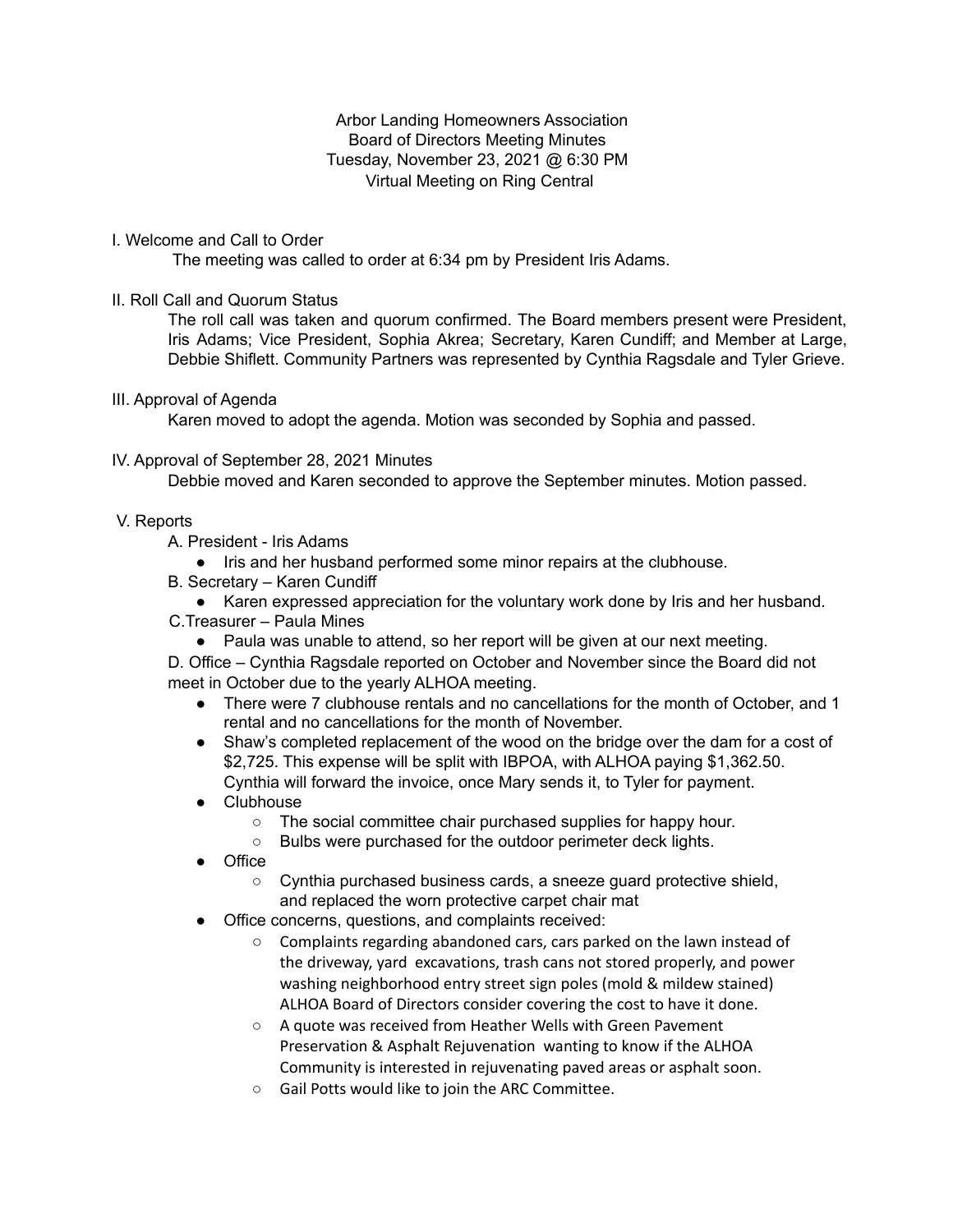- Our clubhouse security system will need to be upgraded from 3G to LTE. Cynthia is currently gathering price quotes from several companies.
- Repair items were completed by Mrs. Iris and her husband Mr. Adams at no charge. They repaired the Dumpster door that would not close, put the decoration back on the wall in the bar kitchen, replaced blown bulbs in the clubhouse, and replaced the battery in the bar kitchen smoke alarm that was beeping. They completed these items because the handyman is still under doctor's care.

# E. Committees

- 1. Social
	- The social committee has scheduled another happy hour for December 3 after having a good turnout in November. No other events are scheduled.
- 2. ARC
	- One request was denied in November. This will be discussed in Executive Session following this meeting.
- 3. Pool
	- Will be discussed in new business
- VI. Management Tyler Grieve -Violations
	- Tyler did a major drive through inspection around Halloween. The main violations he noted were mailbox posts that need painting. Carl Golden, whose info is listed on our website, is willing to design, paint, and replace posts for a fee. He lives in Arbor Landing.
	- In the next week or so, Tyler will send the Board a list of open violations from the past year so that the Board can make recommendations on how to proceed.
	- As Board president, Iris needs to meet with Tyler to sign some contracts for 2022.

### VII. Old Business

A. Clubhouse furniture- Iris ordered some chair wheels which did not work, so she will order a different model. She and Cynthia will count how many are needed.

#### VIII. New Business

A. Tyler has received bids for pool contracts from Douglas Aquatics and Swim Club Management Group. Due to higher salaries for lifeguards and other cost increases, both bids are higher than our 2022 pool contract budget. Several possible solutions were discussed including cutting pool hours or instituting Swim at Your Own Risk without guards. It was decided to continue this discussion at a December meeting when our treasurer, Paula Mines, is present.

#### IX. Members' Voice

• There were no comments from residents.

#### X. Adjournment

● It was moved by Debbie and seconded by Sophia to adjourn the meeting at 7:12 pm. Motion carried.

#### Respectfully Submitted,